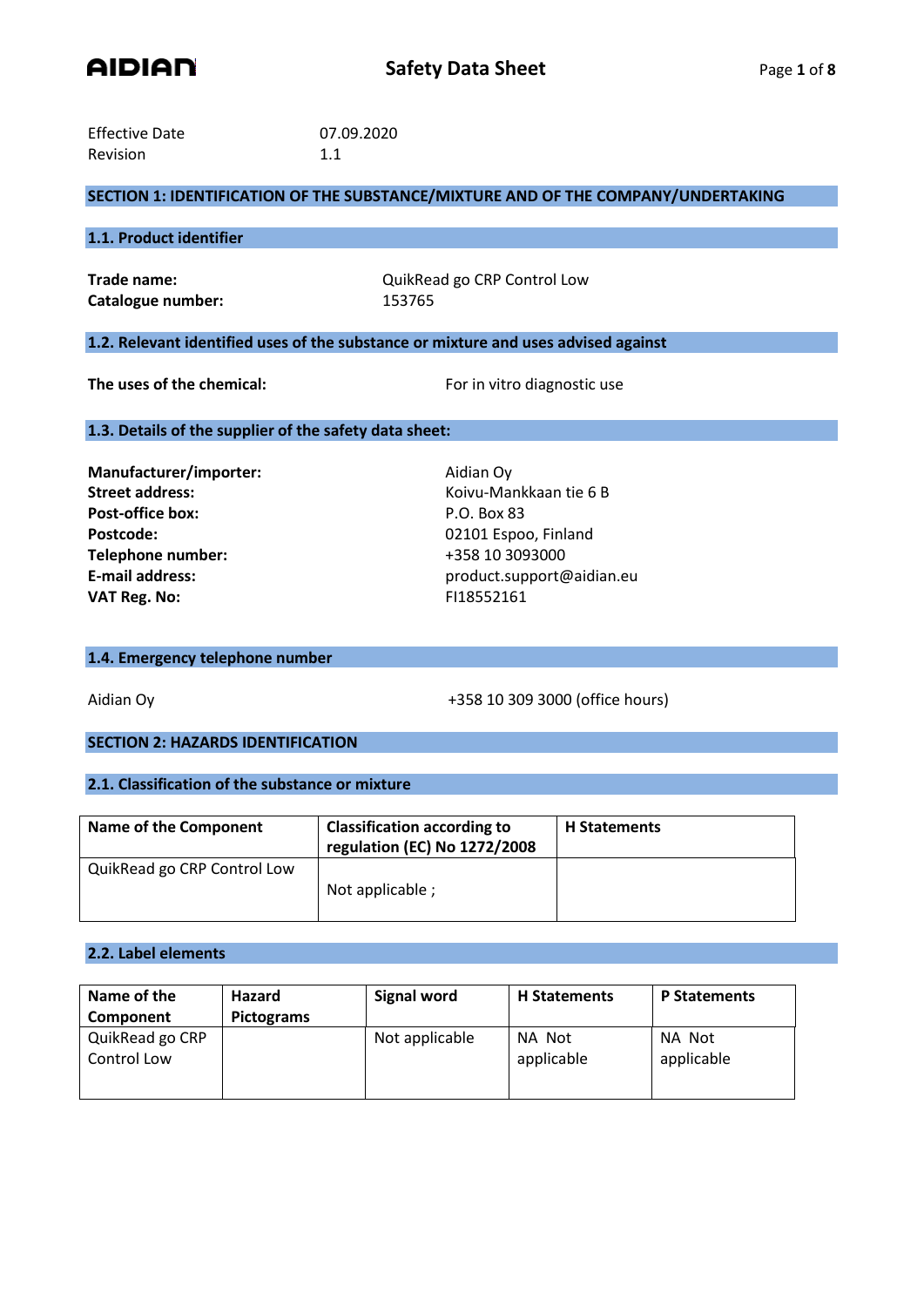

| <b>Effective Date</b> | 07.09.2020 |
|-----------------------|------------|
| <b>Revision</b>       | 1.1        |

## **2.3.Other hazards**

## **SECTION 3: COMPOSITION/INFORMATION ON INGREDIENTS**

### **3.2. Mixtures**

-

**Other information** The product does not contain any hazardous ingredients.

| <b>SECTION 4: FIRST AID MEASURES</b>                             |                                                                |  |  |
|------------------------------------------------------------------|----------------------------------------------------------------|--|--|
| 4.1. Description of first aid measures                           |                                                                |  |  |
| <b>Skin contact</b>                                              | Wash with soap and water.                                      |  |  |
| Eye contact                                                      | Rinse continuously with water for several<br>minutes.          |  |  |
| Ingestion                                                        | If the patient is conscious, give water (up to 2)<br>glasses). |  |  |
| 4.2. Most important symptoms and effects, both acute and delayed |                                                                |  |  |

Data not available.

**4.3. Indication of any immediate medical attention and special treatment needed**

Data not available.

**SECTION 5: FIRE-FIGHTING MEASURES**

**5.1. Extinguishing media**

**Suitable extinguishing media** Choose suitable extinguishing media according to the environment.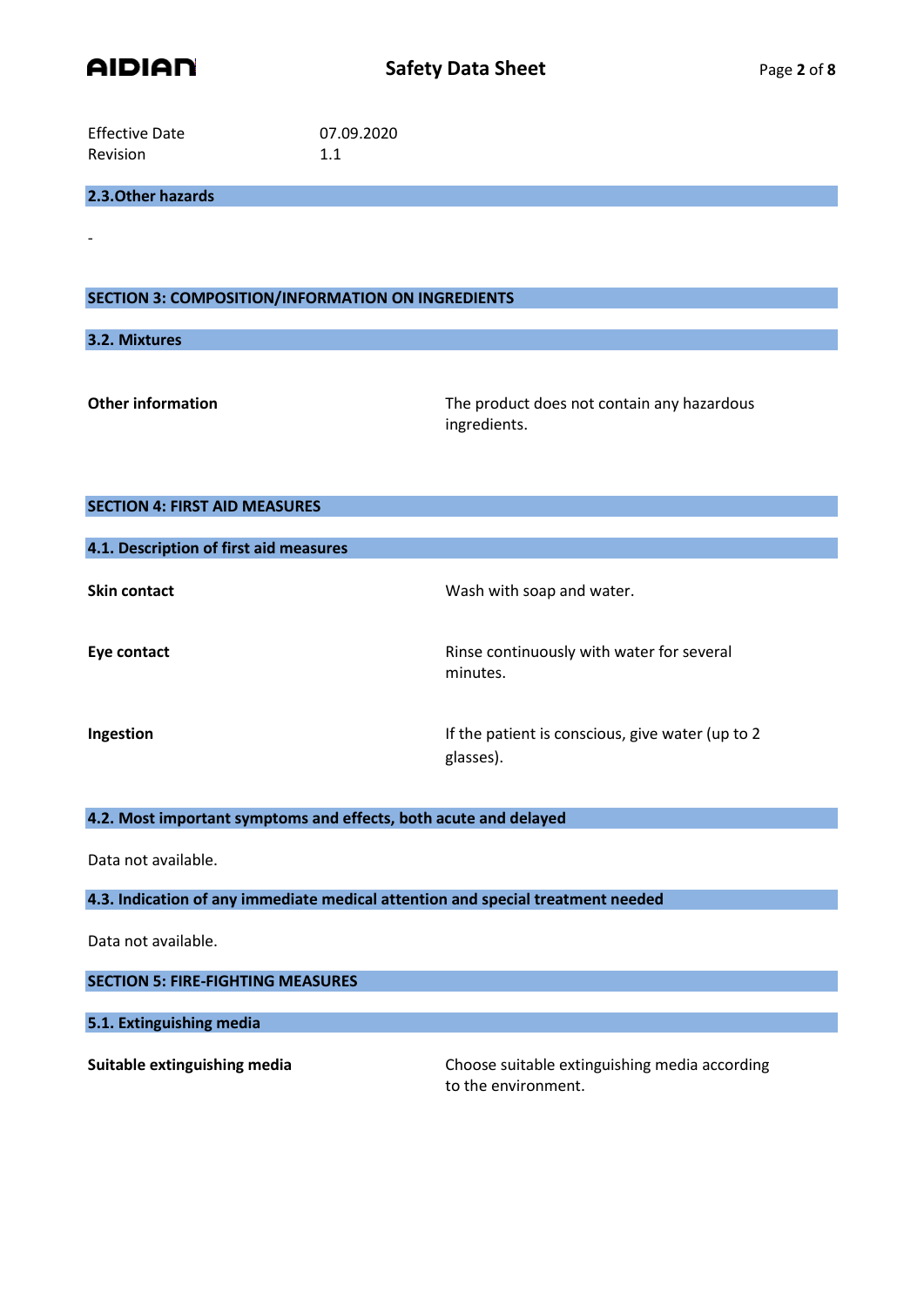

| <b>Effective Date</b> | 07.09.2020 |
|-----------------------|------------|
| Revision              | 1.1        |

**5.2. Special hazards arising from the substance or mixture**

Data not available.

## **5.3. Advice for fire-fighters**

**Special protective equipment for fire-fighters** No special protective equipment needed.

### **SECTION 6: ACCIDENTAL RELEASE MEASURES**

**6.1. Personal precautions, protective equipment and emergency procedures**

Wear protective clothing.

## **6.2. Environmental precautions**

No special environmental precautions needed.

**6.3. Methods and material for containment and cleaning up**

In case of spillage clean with paper towel and disinfect.

#### **6.4. Reference to other sections**

See Section 8 and 13

## **SECTION 7: HANDLING AND STORAGE**

## **7.1. Precautions for safe handling**

Do not eat, drink or smoke at workplace. Wash hands after working with substance.

### **7.2. Conditions for safe storage, including any incompatibilities**

Store at 2 - 8 °C.

**7.3. Specific end use(s)**

No information identified.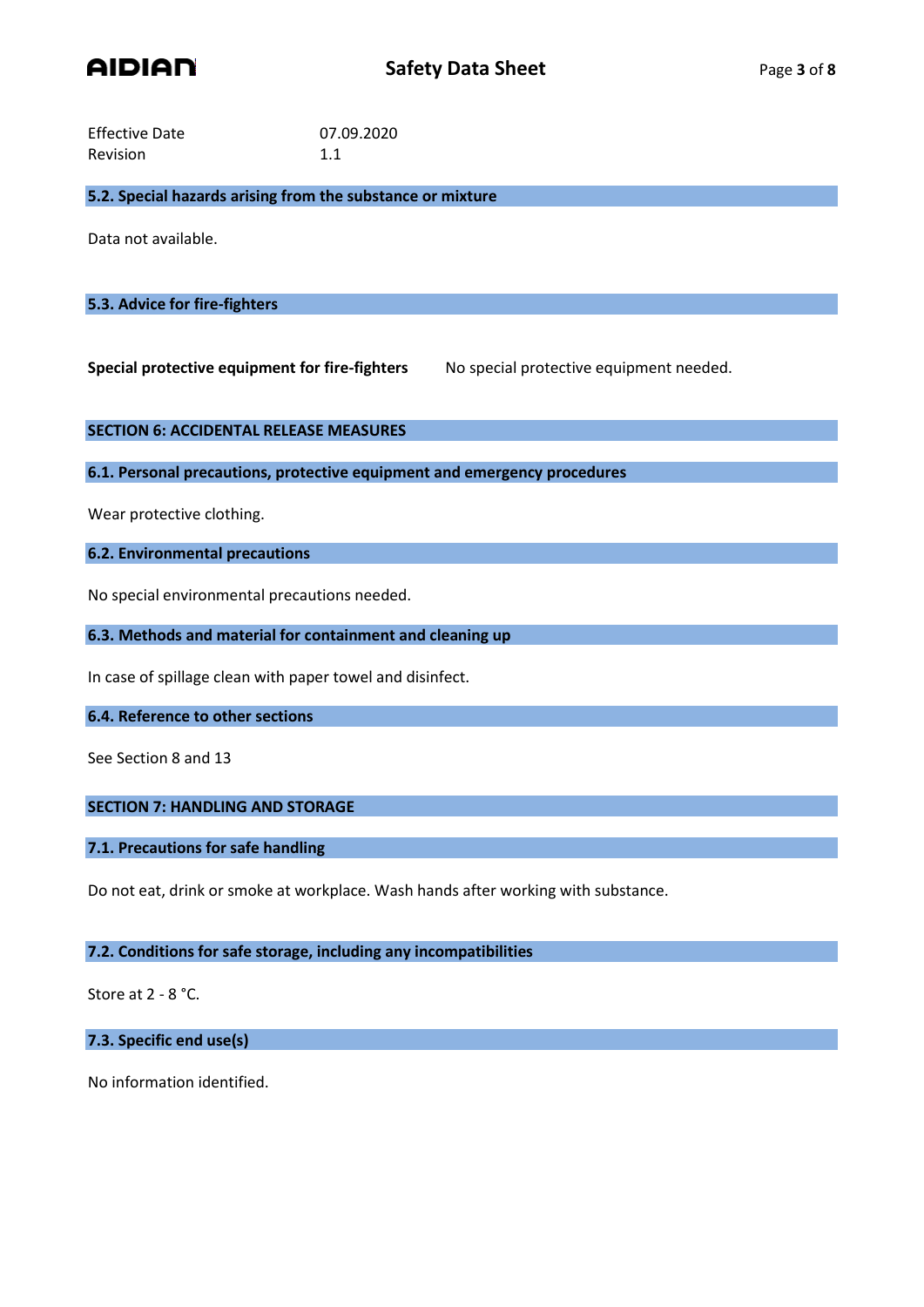

| <b>Effective Date</b>                                   | 07.09.2020          |
|---------------------------------------------------------|---------------------|
| Revision                                                | 1.1                 |
| <b>SECTION 8: EXPOSURE CONTROLS/PERSONAL PROTECTION</b> |                     |
| 8.1. Control parameters                                 |                     |
| <b>International OEL values</b>                         | Data not available. |
| 8.2. Exposure controls                                  |                     |
| <b>Hand protection</b>                                  |                     |
| Wear protective gloves.                                 |                     |
| <b>Skin protection</b><br>Wear protective clothing.     |                     |

| <b>SECTION 9: PHYSICAL AND CHEMICAL PROPERTIES</b> |                  |  |  |
|----------------------------------------------------|------------------|--|--|
| <b>Appearance</b>                                  |                  |  |  |
| <b>Physical state</b>                              | Liquid           |  |  |
| Colour                                             | Blue             |  |  |
| Odour                                              | <b>Odourless</b> |  |  |

**9.1. Information on basic physical and chemical properties**

-

**Water solubility Water soluble** Reagents soluble

**9.2. Other information**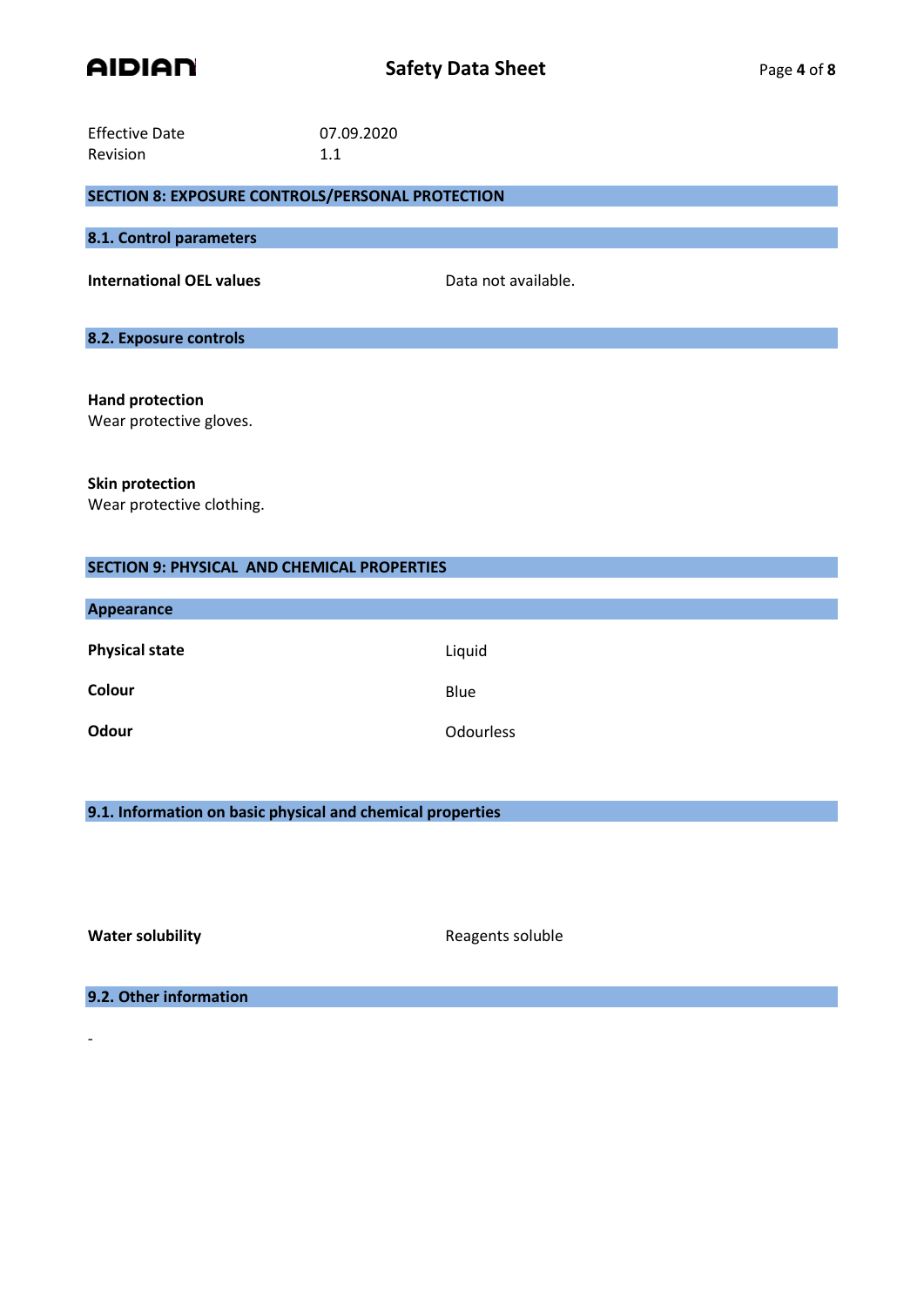

| <b>Effective Date</b> | 07.09.2020 |
|-----------------------|------------|
| <b>Revision</b>       | 1.1        |

**SECTION 10: STABILITY AND REACTIVITY**

**10.1. Reactivity**

-

-

-

-

-

-

**10.2. Chemical stability**

**10.3. Possibility of hazardous reactions**

**10.4. Conditions to avoid**

**10.5. Incompatible materials**

**10.6 Hazardous decomposition products**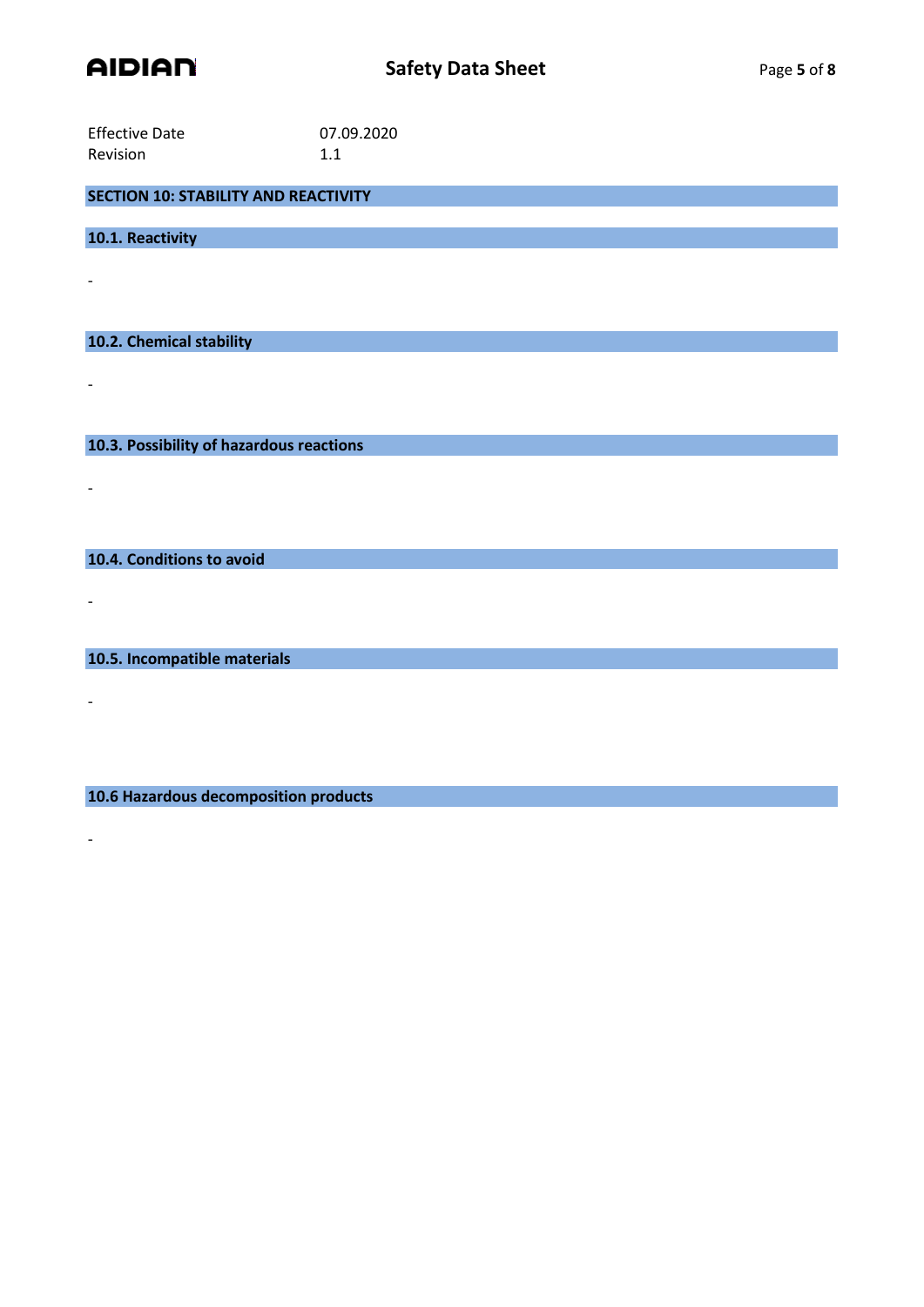

| <b>Effective Date</b><br>Revision            | 07.09.2020<br>1.1 |  |  |
|----------------------------------------------|-------------------|--|--|
|                                              |                   |  |  |
| <b>SECTION 11: TOXICOLOCIGAL INFORMATION</b> |                   |  |  |
| 11.1. Information on toxicological effects   |                   |  |  |
| Data not available.                          |                   |  |  |
| <b>SECTION 12: ECOLOGICAL INFORMATION</b>    |                   |  |  |
| 12.1. Toxicity                               |                   |  |  |
| <b>Aquatic toxicity</b>                      |                   |  |  |
| Data not available.                          |                   |  |  |
| Toxic effects on other organisms             |                   |  |  |
| Data not available.                          |                   |  |  |
| 12.2. Persistence and degradability          |                   |  |  |
| Data not available.                          |                   |  |  |
| 12.3. Bioaccumulative potential              |                   |  |  |
| Data not available.                          |                   |  |  |
| 12.4. Mobility in soil                       |                   |  |  |
| Data not available.                          |                   |  |  |
| 12.5. Results of PBT and vPvB assessment     |                   |  |  |
| Data not available.                          |                   |  |  |
| 12.6. Other adverse effects                  |                   |  |  |

Data not available.

# **SECTION 13: DISPOSAL CONSIDERATIONS**

# **13.1. Waste treatment methods**

Used product should be considered infectious and should be handled respectively. Disposal of all sample and test material should be done in compliance with national, state and local

regulations.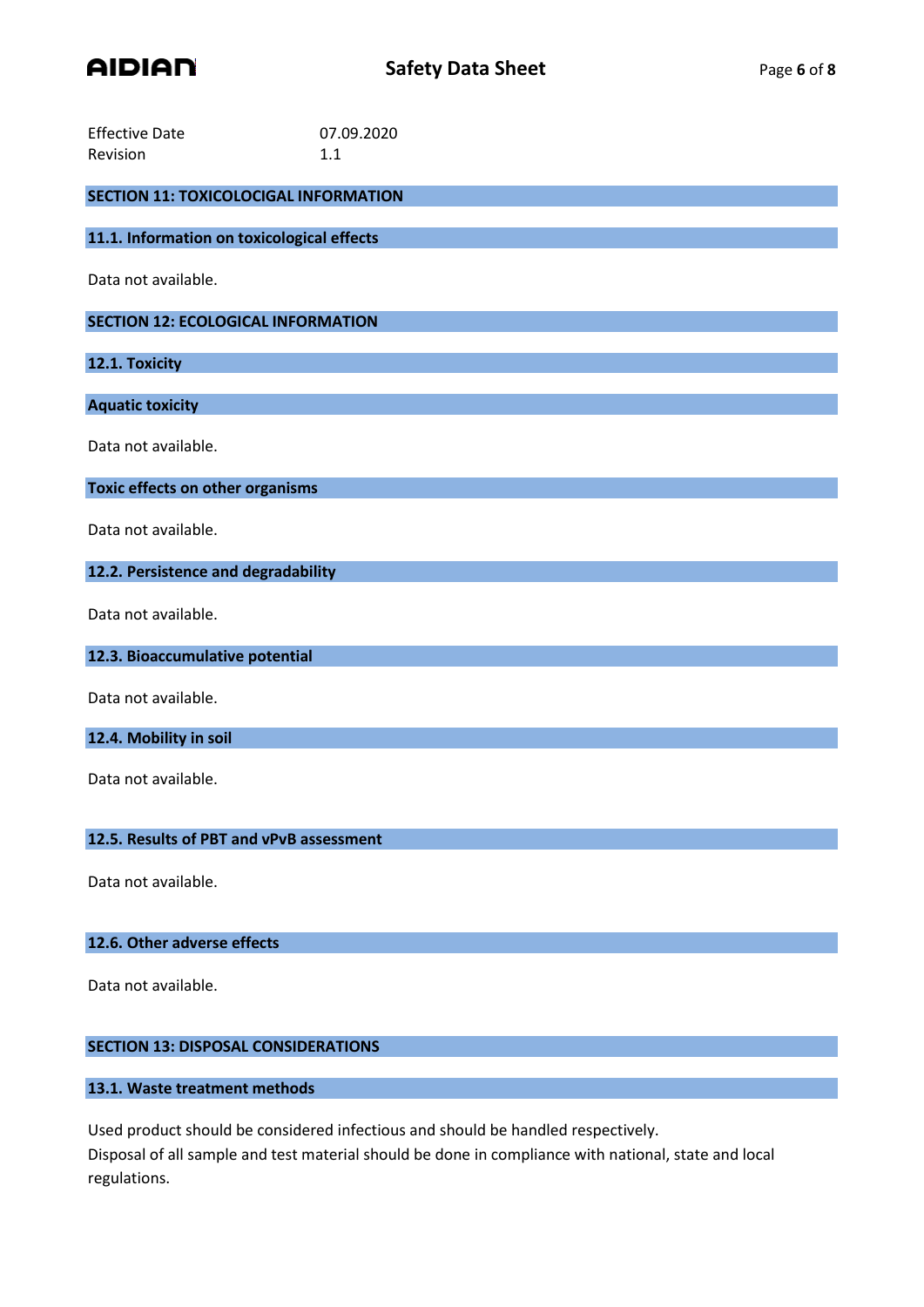

| <b>Effective Date</b> | 07.09.2020 |
|-----------------------|------------|
| Revision              | 1.1        |

If not officially differently specified, packaging may be treated like household waste or recycled.

| <b>SECTION 14: TRANSPORT INFORMATION</b> |  |
|------------------------------------------|--|
| 14.1. UN Number                          |  |
|                                          |  |
|                                          |  |

# **14.2. UN Proper shipping name**

- ,

**-**

**-**

-

**14.3. Transport hazard class(es) ( ADR/RID,IMDG,ICAO/IATA)**

This product is not regulated under the transport regulations.

**14.4. Packing group**

**14.5. Environmental hazard**

**14.6. Special precautions for user**

**14.7. Transport in bulk according to Annex II of MARPOL 73/78 and the IBC code**

Not applicable

**SECTION 15: REGULATORY INFORMATION**

**15.1. Safety, health and environmental regulations/legislation specific for substance or mixture**

**15.2. Chemical Safety Assessment**

No

-